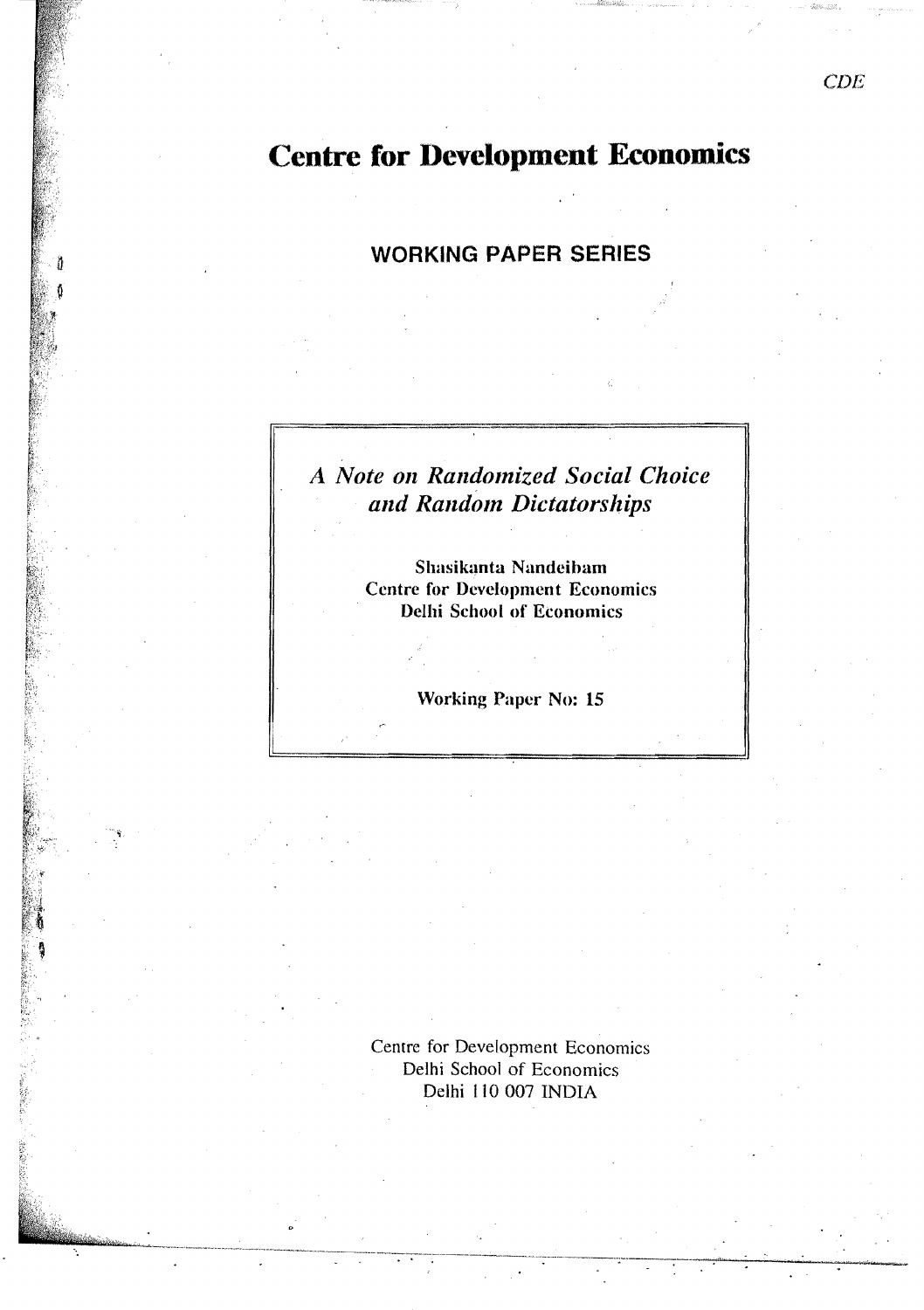#### A NOTE ON RANDOMIZED SOCIAL CHOICE AND RANDOM DICTATORSHIPS

#### Shasikanta Nandeibam Centre for Development Eoonomics Delhi School of Economics Delhi-ll0007, India

#### ABSTRACT

We show that rationalizability can be replaced by the weaker regularity condition in McLennan's [6] random dictatorship result for decision super-schemes. Our result also shows that, when there are at least three alternatives in the universal set, the independence of irrelevant alternatives condition of Pattanaik and Peleg [7] together with their requirement that there be at least two more alternatives in the universal set than there are individuals in the society can be replaced by strategy proofness to obtain an alternative characterization of random dictatorships.

I would like to thank John Weymark for suggesting me to write this note and an anonymous referee for helpful comments. I am also grateful for the hospitality of the Centre for Development Economics, Delhi School of Economics, where this note was revised while I was a visitor. I am solely responsible for any errors and omissions.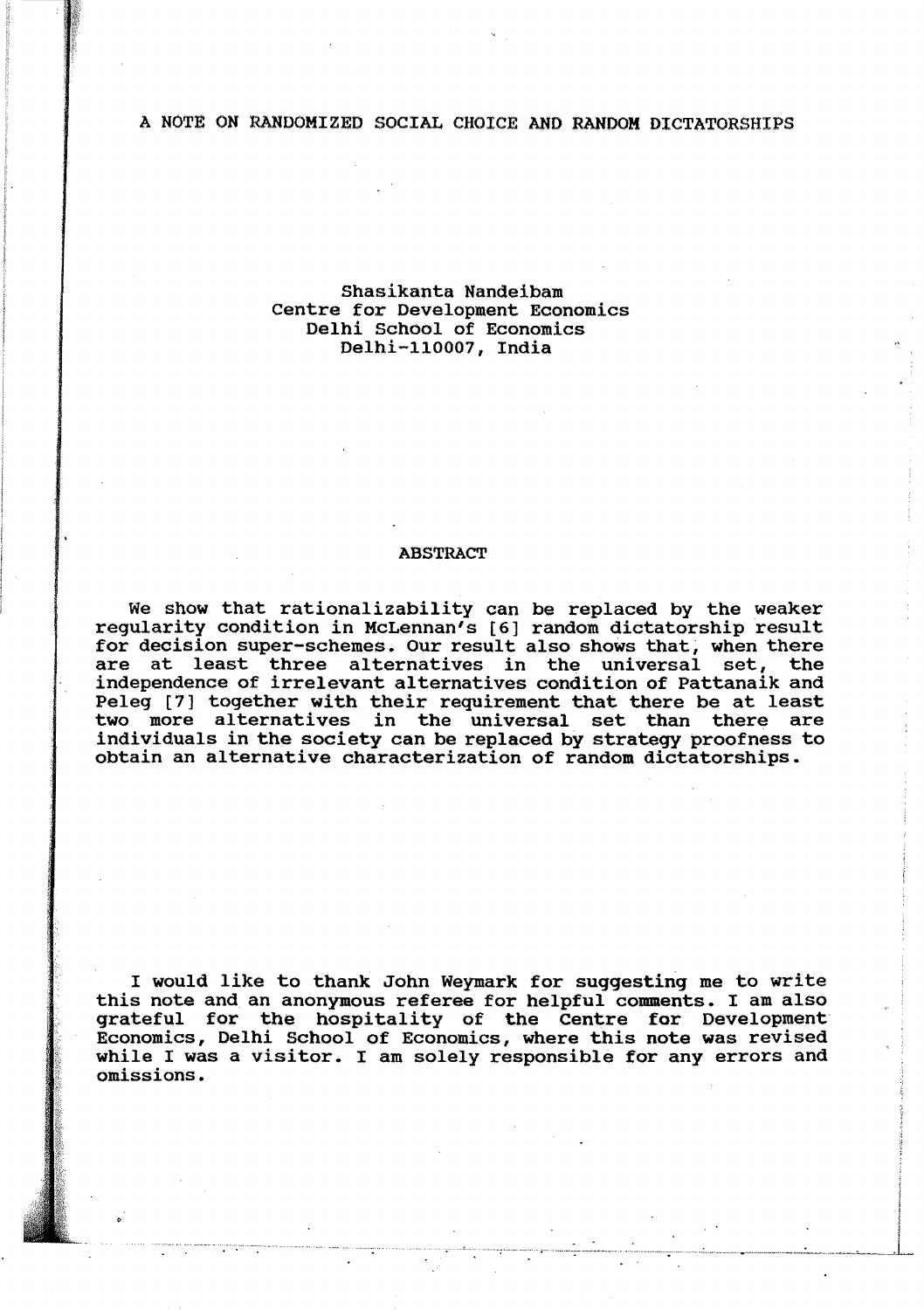### 1 **Introd**uction

In the paper "Randomized Preference Aggregation: Additivity of Power and Strategy Proofness", which was published in the *Journal of Economic Theory* (1980), McLennan [6] looked at *decision*  super-schemes that satisfy three axioms, namely, *rationalizability, strategy proofness* and *Pareto optimific ex-post.* Decision super-schemes are randomized collective decision rules that map each combination of a social preference profile and a feasible set of alternatives to a social choice lottery over the feasible set. A decision super-scheme is rationalizable if, for each preference proftle, there is a probability distribution over social preferences that induces the social choice lottery over each feasible set. A decision super-scheme is strategy proof if no one can misrepresent her preference and increase her expected utility from the social choice lottery over any feasible set according to any von Neumann-Morgenstern utility function that represents her true preference. A decision super-scheme is Pareto optimific ex-post if a feasible alternative has zero probability of being chosen whenever there is another feasible alternative that everyone prefers to it. When individual preferences are restricted to strict orderings, McLennan showed that any decision super-scheme that is rationalizable, strategy proof and Pareto optimific ex-post must be a random dictatorship. A decision super-scheme is said to be randomly dictatorial if there is a vector of individual weights which has the properties of a probability distribution over the set of all individuals and the social probability of choosing an alternative from a feasible set is equal to the sum of the weights of those individuals who have that alternative as their best alternative in the feasible set.

The purpose of this note is to point out that, although McLennan [6] uses rationalizability to prove his result, this condition can be replaced by another collective rationality condition known as *regularity* without affecting the result. It has been known for some time that regularity by itself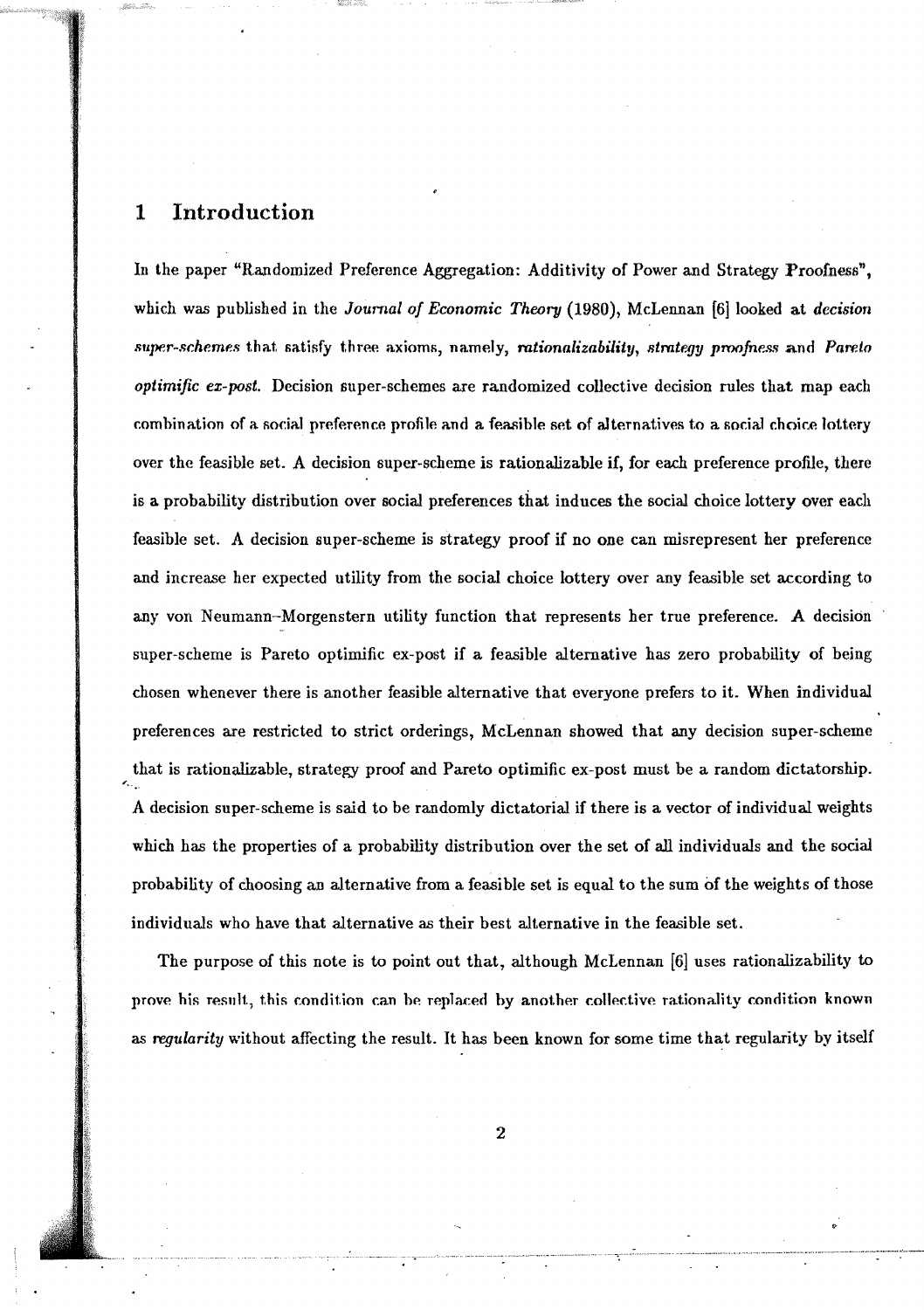is a weaker condition than rationalizability.<sup>1</sup> Regularity is an appropriate analogue of Chernoff's [4] property  $\alpha$ , which is a minimum consistency condition for rationalizability of deterministic , choice functions, and requires that, given the same preference profile, the probability of choosing an alternative from a feasible set must not increase from its original value when the feasible set expands.

This note also provides an answer to a question related to the work of Pattanaik and Peleg [7]. When individuals only have strict preference orderings, Pattanaik and Peleg essentially characterized random dictatorships as those decision super-schemes that are regular, Pareto optimific ex.post, and satisfy *independence of irrelevant alternatives.2* Independence of irrelevant alternatives requires that the social choice lottery OVer a feasible set must be the same for any two preference profiles in which the individual preferences restricted to the feasible set are the same. In their characterization of random dictatorships, Pattanaik and Peleg required two other conditions to hold in addition to their three axioms. They gave examples to show that their result may no longer be true without these two additional conditions. The first condition requires that the universal set of social alternatives must contain at least four alternatives. The second condition, which is needed for their result to hold when the universal set itself is the feasible set, says that the number of alternatives in the universal set must exceed the number of individuals in the society by at least  $\sim$ two. This naturally opens up the question of whether there is a reasonable system of axioms that completely characterizes random dictatorships when the additional conditions of Pattanaik and Peleg are relaxed. The result presented in this note provides a positive response to this question. We show that random dictatorships can be completely characterized without the additional conditions of Pattanaik and Peleg by replacing the independence of irrelevant alternatives axiom with strategy proofness provided there are at least three alternatives in the universal set.

<sup>1</sup> For example, see Lemma 3.13 of Pattanaikand Peleg [7].

<sup>&</sup>lt;sup>2</sup>It must be pointed out that Pattanaik and Peleg [7] uses the terms *probabilistic voting procedure* and *Paretian* ex-post for decision super-scheme and Pareto optimific ex-post, respectively.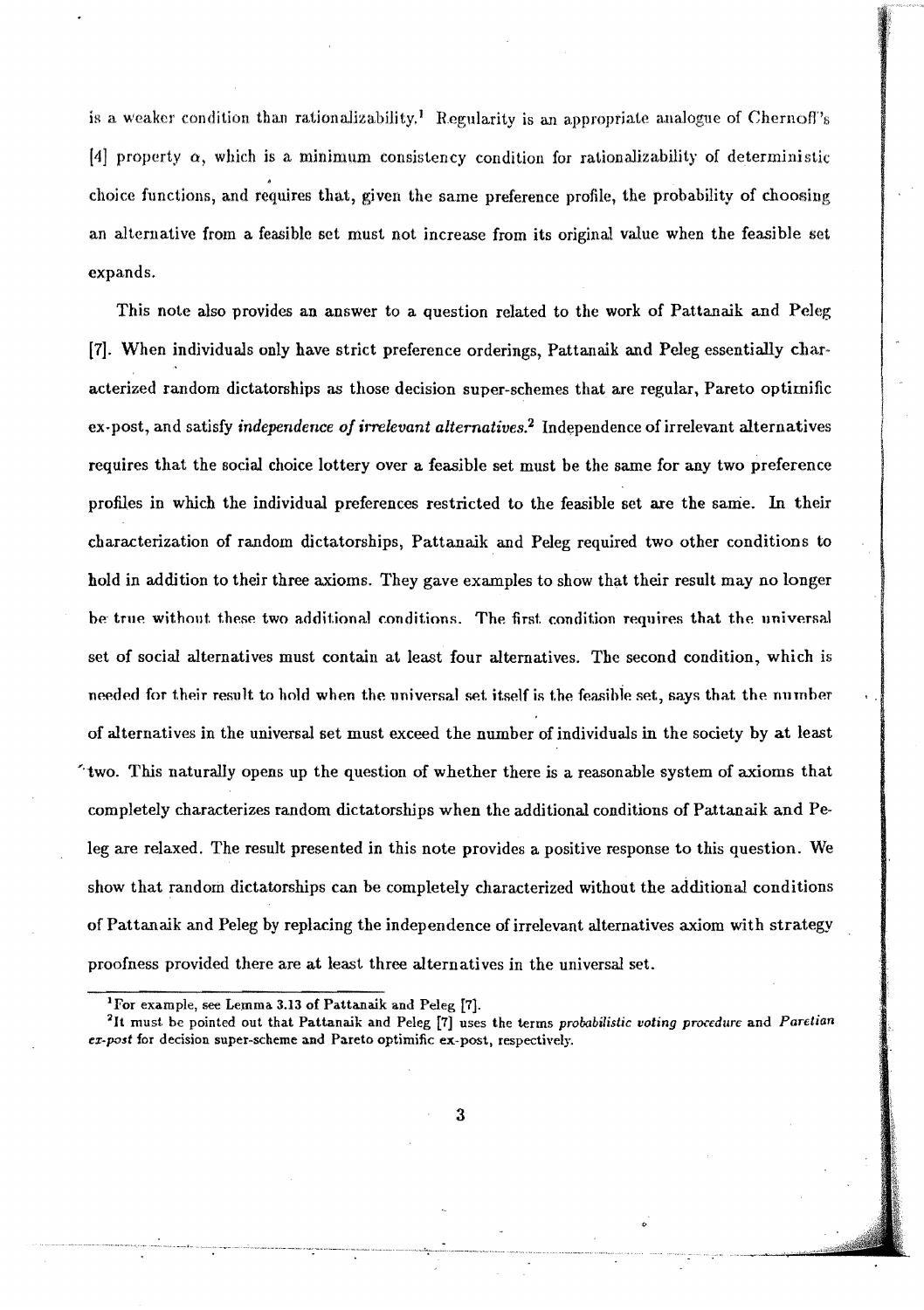#### 2 Preliminaries

\

There are n individuals in the society and  $m$  elements in the universal set of social alternatives. We denote the society by  $N = \{1, ..., n\}$  and the universal set by A, with  $\infty > |N| = n \ge 2$ and  $\infty > |A| = m \ge 2^3$  Also, we denote the set of all nonempty subsets of A by A and the set of all *linear orderings* on *A* by £. A linear ordering on *A* is a reflexive, complete, transitive and antisymmetric binary relation on  $A^4$ 

The *n*-fold Cartesian product of  $\mathcal{L}$  is denoted by  $\mathcal{L}^N$ . We use the term *preference profile* for the members of  $\mathcal{L}^N$  and denote them by P,  $\hat{P}$ ,  $\tilde{P}$ , .... For each  $P \in \mathcal{L}^N$ , the *i*th coordinate of P, which we denote by  $P_i$ , is the preference relation of individual i in the preference profile  $P$ .

*Definition 1:* A *decision super-scheme* (DSS) is a function  $F: A \times A \times C^N \rightarrow \mathbb{R}_+$  such that:

$$
\sum_{x \in B} F(x, B, \mathbf{P}) = \sum_{x \in A} F(x, B, \mathbf{P}) = 1 \text{ for every } (B, \mathbf{P}) \in \mathcal{A} \times \mathcal{L}^N.
$$

For any DSS F, given a feasible set B, a preference profile P and an alternative x,  $F(x, B, P)$ represents the probability of  $x$  being chosen by the society when the feasible set is  $B$  and society's preference profile is P. Thus, a DSS assigns zero probability to any alternative which does not belong to the feasible set.

Given a DSS F and any  $(B, P) \in A \times \mathcal{L}^N$ , let

*PAR(B,P)* = { $x \in B$ : there does not exist  $y \in B$  such that  $yP_ix$  for all  $i \in N$ } and  $POS(F, B, P) = \{x \in B: F(x, B, P) > 0\}.$ 

So  $PAR(B, P)$  is the set of all Pareto optimal alternatives in *B* according to **P**, and  $POS(F, B, P)$ is the set of all alternatives that are assigned positive probabilities by F when B is the feasible set and P is the preference profile.

<sup>&</sup>lt;sup>3</sup>For any set D, we denote the number of elements in D by  $|D|$ .

<sup>&</sup>lt;sup>4</sup>A binary relation *R* is antisymmetric if  $xRy$  for any two distinct alternatives x and y implies that  $yRx$  cannot hoM.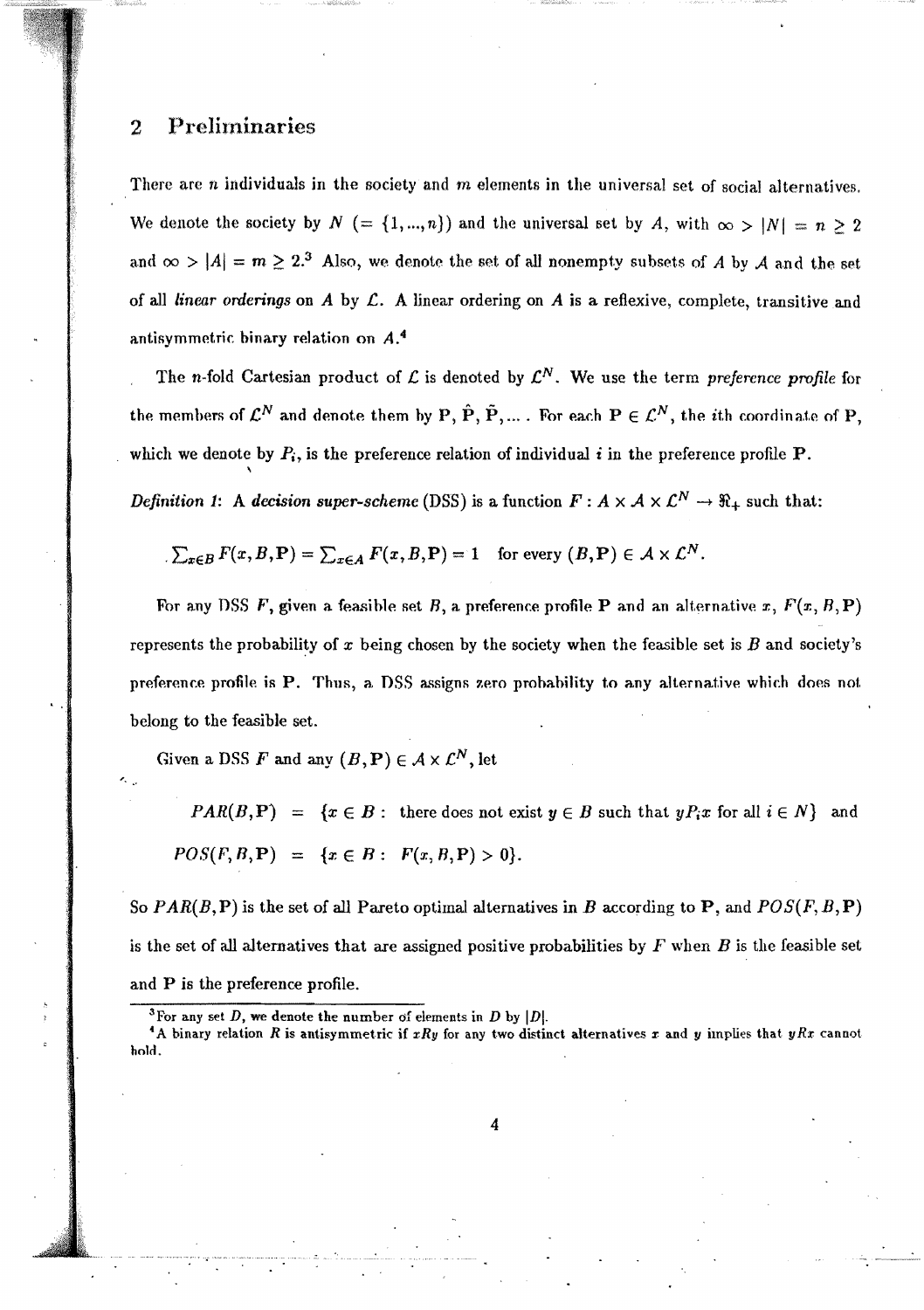*D*(*finition 2:* A DSS *F* is *Pareto optimific ex-post* (POEP) with respect to a.  $B \in \mathcal{A}$  if  $POS(F, B, P)$  $\subseteq$  *PAR(B,P)* for every  $P \in \mathcal{L}^N$ . A DSS *F* is POEP if it is POEP with respect to every  $B \in \mathcal{A}$ .

Suppose  $B \in \mathcal{A}$ . For each  $i \in N$  and for each  $P_i \in \mathcal{L}$ , we denote the restriction of  $P_i$  to  $B$  by  $P_i|B$ . Similarly, for each  $P \in \mathcal{L}^N$ , we denote the restriction of P to B by  $P|B = (P_1|B, ..., P_n|B)$ . Then the *independence oj irrelevant alternatives* (IlA) axiom is defined as follows.

*Definition 3*: A DSS F satisfies IIA if, for all  $B \in \mathcal{A}$  and for all  $P, \hat{P} \in \mathcal{L}^N$ :

 $[P|B| \Rightarrow [F(x, B, P)] = F(x, B, \hat{P})$  for all  $x \in B$ .

Given any  $i \in N$  and any  $P_i \in \mathcal{L}$ , we denote the set of all von Neumann-Morgenstern utility functions that represent the preference relation  $P_i$  by  $\mathcal{U}(P_i)$ . Also, given any  $P \in \mathcal{L}^N$  and any  $i \in N$ , we use the notation  $P_{-i}=(P_1,...,P_{i-1},P_{i+1},...,P_n)$  and  $(P_{-i},\hat{P}_i)=(P_1,...,P_{i-1},\hat{P}_i,P_{i+1},...,P_n)$ for any  $\hat{P}_i \in \mathcal{L}$ . The *strategy proofness* axiom is then given as follows.

*Definition 4:* A DSS *F* is *strategy proof* (SP) at a  $B \in A$  if, given any  $P \in C^N$ , for each  $i \in N$ and every  $U \in \mathcal{U}(P_i)$ :

$$
\sum_{x \in B} [F(x, B, \mathbf{P})U(x)] \geq \sum_{x \in B} [F(x, B, (\mathbf{P}_{-i}, \hat{P}_i))U(x)] \text{ for all } \hat{P}_i \in \mathcal{L}.
$$

A DSS F is SP if it is SP at every  $B \in \mathcal{A}$ .

Given any  $B \in \mathcal{A}$  and any  $x \in B$ , let

 $q(x, B) = {P \in \mathcal{L} : xPy \text{ for every } y \in B \text{ distinct from } x}.$ 

The two collective rationality conditions, namely, *rationalizability* and *regularity*, are then defined as follows.

*Definition 5*: A DSS *F* is *rationalizable* if, corresponding to each  $P \in \mathcal{L}^N$ , there exists a probability distribution  $r_p$  over  $\mathcal L$  such that, for every  $B \in \mathcal A$ :

$$
F(x, B, P) = \sum_{P \in q(x, B)} r_P(P) \text{ for all } x \in B.
$$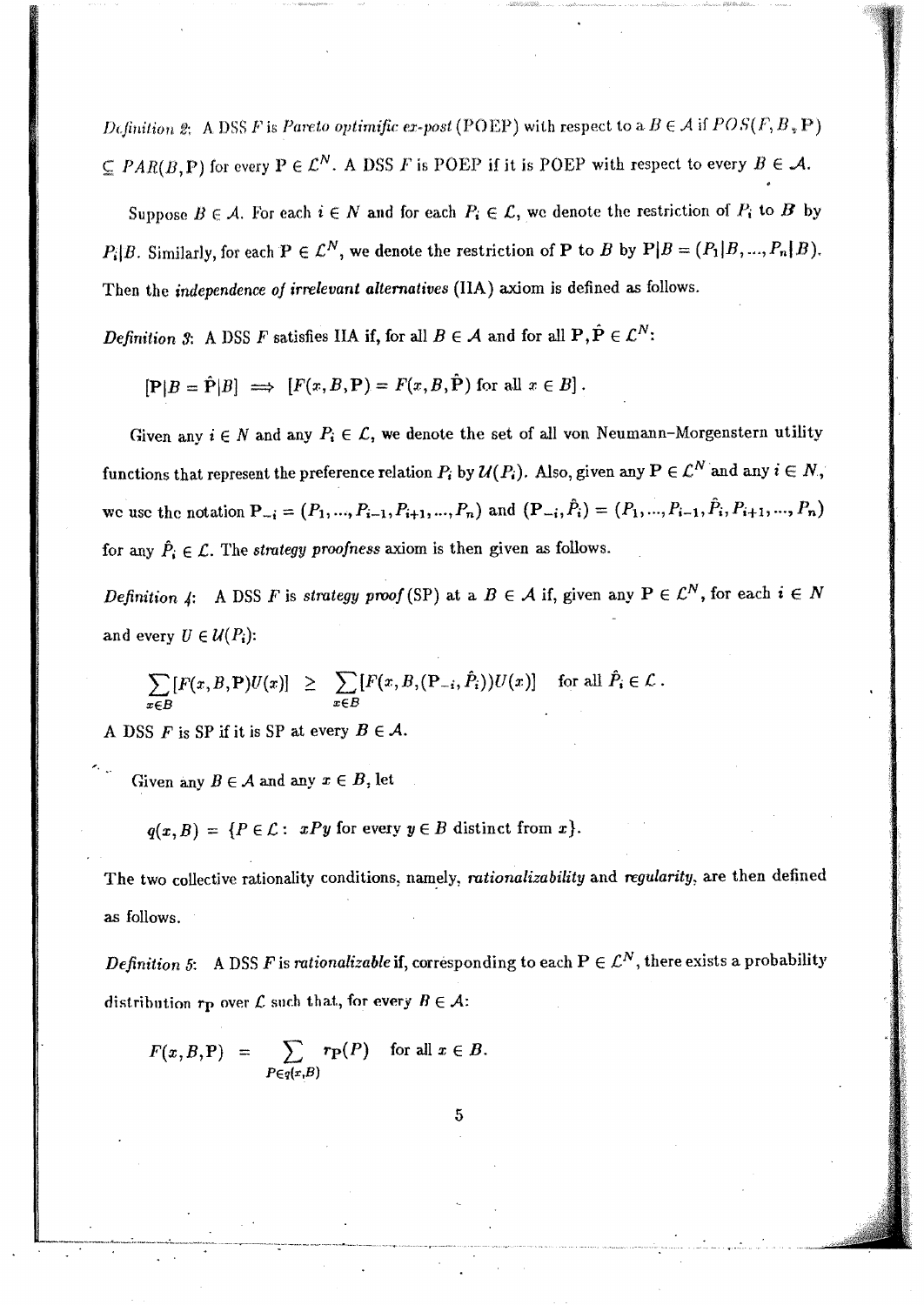*Definition 6*: A DSS *F* is regular if, for all  $B, \hat{B} \in \mathcal{A}$  and for all  $P \in \mathcal{L}^N$ :

$$
[x \in B \subseteq \hat{B}] \implies [F(x, B, \mathbf{P}) \ge F(x, \hat{B}, \mathbf{P})].
$$

As noted earlier, it is well known that a rationalizable DSS is also regular, but a regular DSS is not necessarily rationalizable.

We need one more notation to introduce the notion of a randomly dictatorial DSS. Given any  $B \in \mathcal{A}$ , any  $x \in B$  and any  $P \in \mathcal{L}^N$ , we denote by  $L(x, P|B)$  the set of all individuals who have x as their most preferred alternative in  $B$  according to their preferences in  $P$ ; i.e.

$$
L(x,\mathbf{P}|B) = \{i \in N: xP_iy \text{ for every } y \in B \text{ distinct from } x\}.
$$

*Definition 7:* A DSS *F* is a *random dictatorship* at a  $B \in A$  if each  $i \in N$  has an individual weight  $\alpha_i^B \in [0,1]$  such that:

(i) 
$$
\sum_{i \in N} \alpha_i^B = 1
$$
; and  
\n(ii)  $F(x, B, P) = \sum_{i \in L(x, P|B)} \alpha_i^B$  for all  $x \in B$  and for all  $P \in \mathcal{L}^N$ ,

where we let  $\sum_{i\in L(x,\mathbf{P}|B)} \alpha_i^B = 0$  if  $L(x,\mathbf{P}|B) = \emptyset$ . A DSS *F* is a *random dictatorship* if: (i) it is ' a random dictatorship at every  $B \in \mathcal{A}$ ; and (ii) for every  $B, \hat{B} \in \mathcal{A}$ ,  $\alpha_i^B = \alpha_i^{\hat{B}}$  for all  $i \in N$ .

We now present formally the findings of McLennan [6], and Pattanaik and Peleg [7]. The interested reader is referred to the original articles for the proofs.

**Proposition 1** (McLennan [6, Theorem 6]): Suppose  $m \geq 3$ , and F is a DSS that is rationaliz*able,* POEP *and* SP. *Then F* is *a random dictatorship.* 

**Proposition 2** (Pattanaik and Peleg [7, Theorems 4.11 and 4.14]): *Suppose*  $m \ge n+2$ *, and F is a* DSS *that is regular,* POEP *and satisfies* IIA. *Then F* is *a random dictatorship.*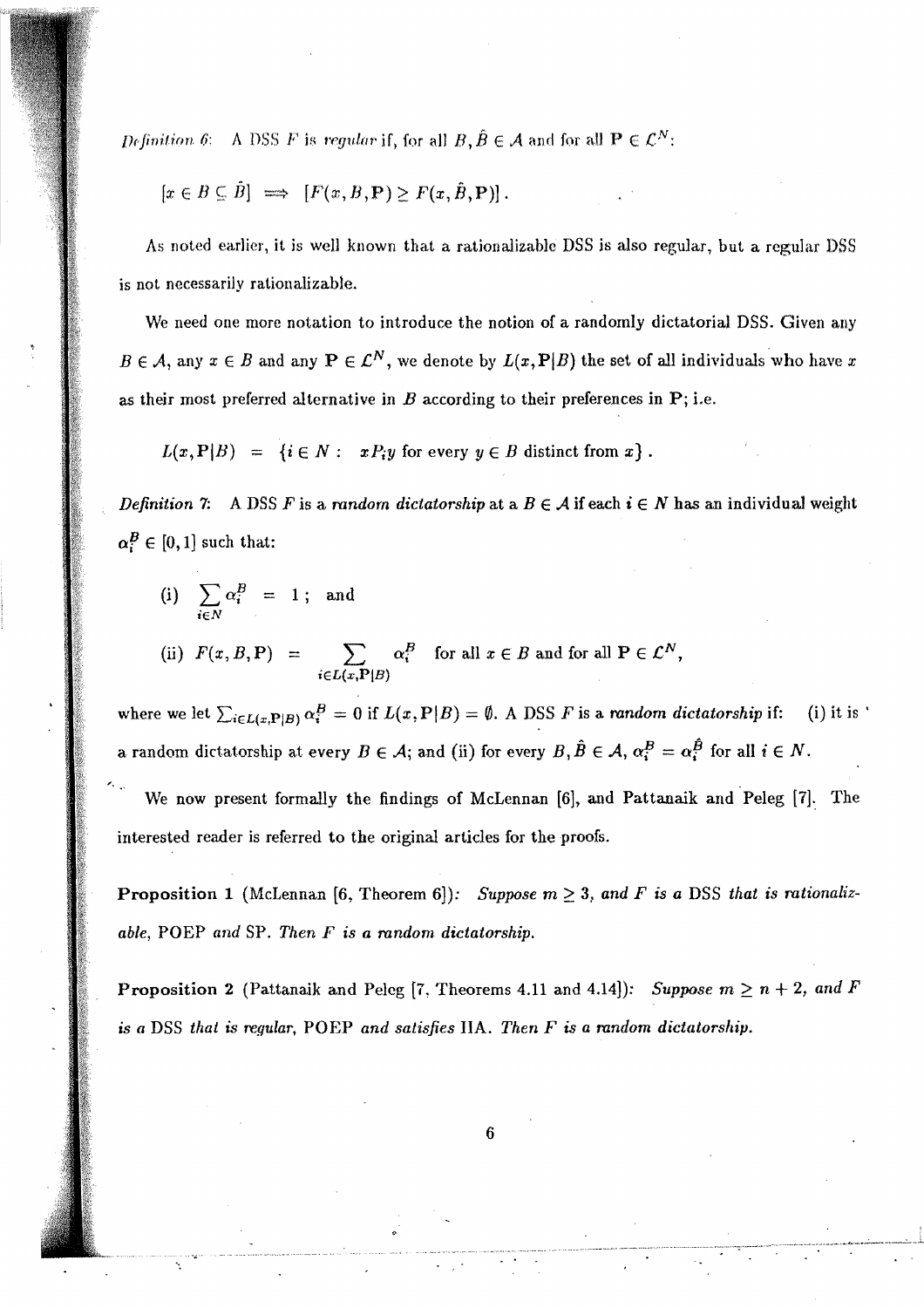#### Characterization 3

Our main objective in this section is to show that Proposition 1 holds even if the rationalizability requirement is replaced by the weaker regularity condition. To achieve this we need some straightforward observations and preliminary results.<sup>5</sup>

**Observation 1:** Suppose  $B \in \mathcal{A}$ , and  $P, \hat{P} \in \mathcal{L}$ . If  $P|B = \hat{P}|B$  and  $U \in \mathcal{U}(P)$ , then there exists  $\hat{U} \in \mathcal{U}(\hat{P})$  such that  $U(x) = \hat{U}(x)$  for all  $x \in B$ .

**Observation 2:** Suppose  $P \in \mathcal{L}$ ,  $U \in \mathcal{U}(P)$ , and  $y \in A$ . Then there exists  $\hat{U} \in \mathcal{U}(P)$  such that  $U(x) = \hat{U}(x)$  for every  $x \in A$  distinct from y, and  $U(y) > \hat{U}(y)$ .

Using the two observations given above, we prove the following lemma.

Lemma  $1:$  If a DSS  $F$  is SP, then  $F$  satisfies IIA.

Let  $F$  be a DSS that is SP. But suppose  $F$  does not satisfy IIA. Then there exists  $B$ Proof.  $\in \mathcal{A}$  and  $\mathbf{P}, \hat{\mathbf{P}} \in \mathcal{L}^N$ , with  $\mathbf{P}|B = \hat{\mathbf{P}}|B$ , such that  $\{F(x, B, \mathbf{P})\}_{x \in B} \neq \{F(x, B, \hat{\mathbf{P}})\}_{x \in B}$ . Consider the following preference profiles which are obtained from P by successively replacing the individual preferences in it by the corresponding individual preferences in  $\hat{P}$ :  $P^1 = (\hat{P}_1, P_2, ..., P_n)$ ,  $P^2 = (\hat{P}_1, \hat{P}_2, P_3, ..., P_n), ..., P^{n-1} = (\hat{P}_1, ..., \hat{P}_{n-1}, P_n),$  and  $P^n = \hat{P}$ . As  $\{F(x, B, P)\}_{x \in B} \neq$  $\{\{F(x,B,\hat{P})\}_{x\in B}$ , there exists some  $2 \leq j \leq n$  such that  $\{F(x,B,P^{j-1})\}_{x\in B} \neq \{F(x,B,P^j)\}_{x\in B}$ . Let  $U \in \mathcal{U}(P_i)$ . Then we look at two mutually exclusive cases that exhaust all possibilities:

(1) 
$$
\sum_{x\in B}[F(x,B,\mathbf{P}^{j-1})U(x)] \leq \sum_{x\in B}[F(x,B,\mathbf{P}^{j})U(x)].
$$

As  $\{F(x, B, P^{j-1})\}_{x\in B}\neq \{F(x, B, P^j)\}_{x\in B}$ , let  $z\in B$  be such that  $F(z, B, P^{j-1}) < F(z, B, P^j)$ . Also, using Observation 2, let  $\tilde{U} \in \mathcal{U}(P_j)$  be such that  $\tilde{U}(x) = U(x)$  for all  $x \in A$  distinct from z and  $\tilde{U}(z) > U(z)$ . Then it can be checked that

$$
\sum_{x\in B} [F(x,B,\mathbf{P}^{j-1})\tilde{U}(x)] < \sum_{x\in B} [F(x,B,\mathbf{P}^{j})\tilde{U}(x)].
$$

<sup>5</sup>The proofs of Observations 1 and 2 can be made available on request.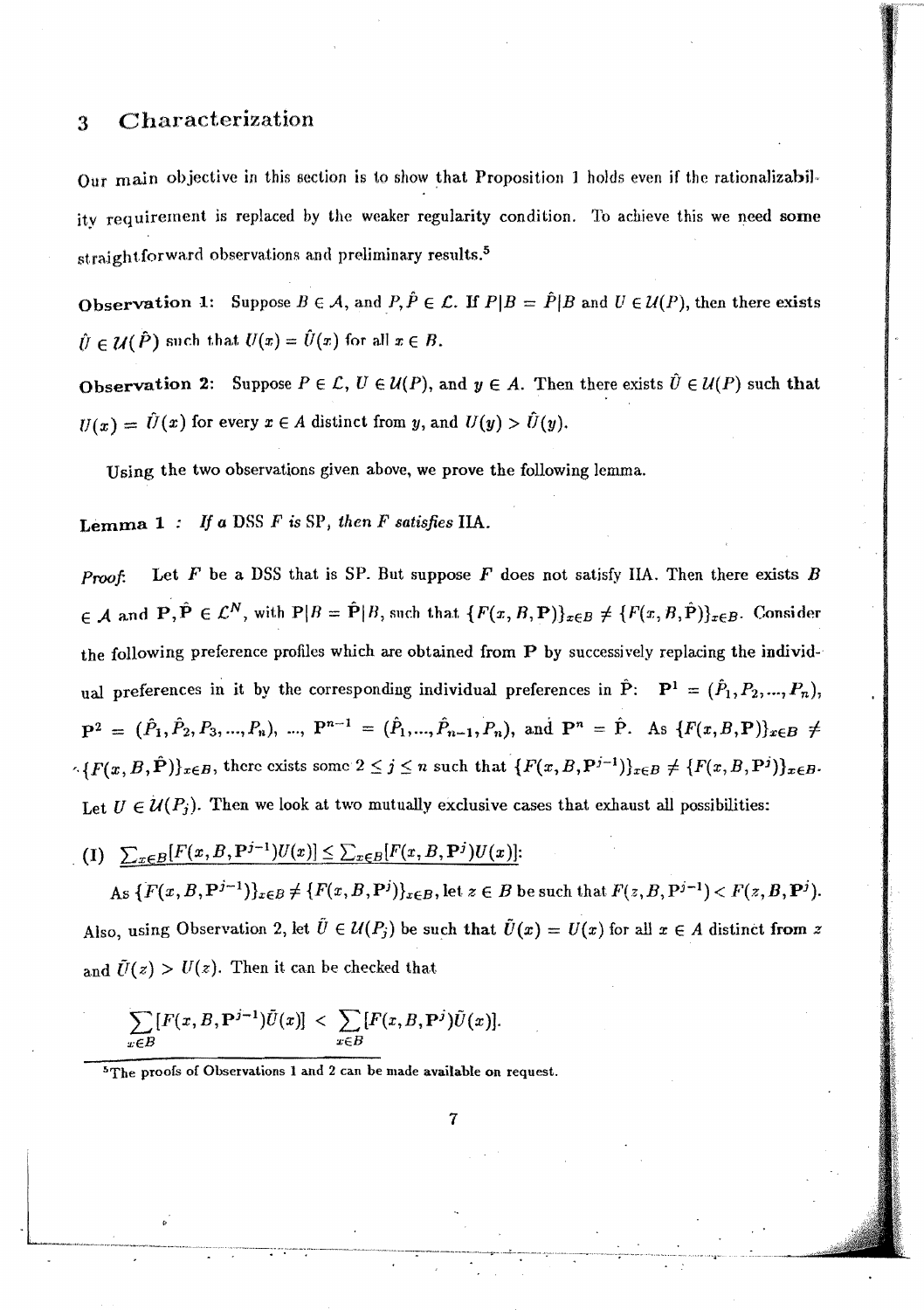Therefore, when everyone except j report their respective preferences in  $P_{-j}^{j}$  and j's true preference is  $P_j$ , j's expected utility from the social choice lottery over B according to  $\hat{U} \in \mathcal{U}(P_j)$  is higher if she reports  $\hat{P}_j$  instead of  $P_j$ . This contradicts our assumption that F is SP.

(II) 
$$
\sum_{x\in B}[F(x, B, P^{j-1})U(x)] > \sum_{x\in B}[F(x, B, P^j)U(x)].
$$

Using  $P_j|B = \hat{P}_j|B$  and Observation 1, let  $\hat{U} \in \mathcal{U}(\hat{P}_j)$  be such that  $U(x) = \hat{U}(x)$  for all  $x \in B$ . Then

$$
\sum_{x\in B} [F(x,B,\mathbf{P}^{j-1})\hat{U}(x)] > \sum_{x\in B} [F(x,B,\mathbf{P}^{j})\hat{U}(x)].
$$

This means that, when everyone except j report their respective preferences in  $P_{-i}^j$  and j's true preference is  $\hat{P}_j$ , j's expected utility from the social choice lottery over B according to  $\hat{U} \in \mathcal{U}(\hat{P}_j)$ is higher if she reports  $P_j$  instead of  $\hat{P}_j$ . Again a contradiction to our assumption that F is SP.

This completes the proof of the lemma.  $\mathbb{R}^{\mathbb{N}}$ 

The next lemma is a corollary to Gibbard's [5] result credited to H. Sonnenschein. Although it is stated somewhat differently using different terminology, Lemma 2 is essentially the same as Corollary 1 in Gibbard [5].

**Lemma 2**: Suppose F is a DSS that is SP and POEP, and  $B \in A$  is such that  $|B| \ge 3$ . Then  $E$  is a random dictatorship at B.

Our last preliminary result is a lemma due to Pattanaik and Peleg [7]. This lemma uses the regularity axiom to characterize the condition under which the probability assigned by a DSS to each alternative in a feasible set remains unchanged when the feasible set is expanded.

**Lemma 3** (Pattanaik and Peleg [7, Lemma 4.1]): Suppose F is a regular DSS, and  $B, \hat{B} \in \mathcal{A}$ , with  $B \subseteq \hat{B}$ . Then, for any  $P \in \mathcal{L}^N$ ,  $POS(F, \hat{B}, P) \subseteq B$  if and only if  $F(x, B, P) = F(x, \hat{B}, P)$ for all  $x \in B$ .

We now present our main characterization as Proposition 3.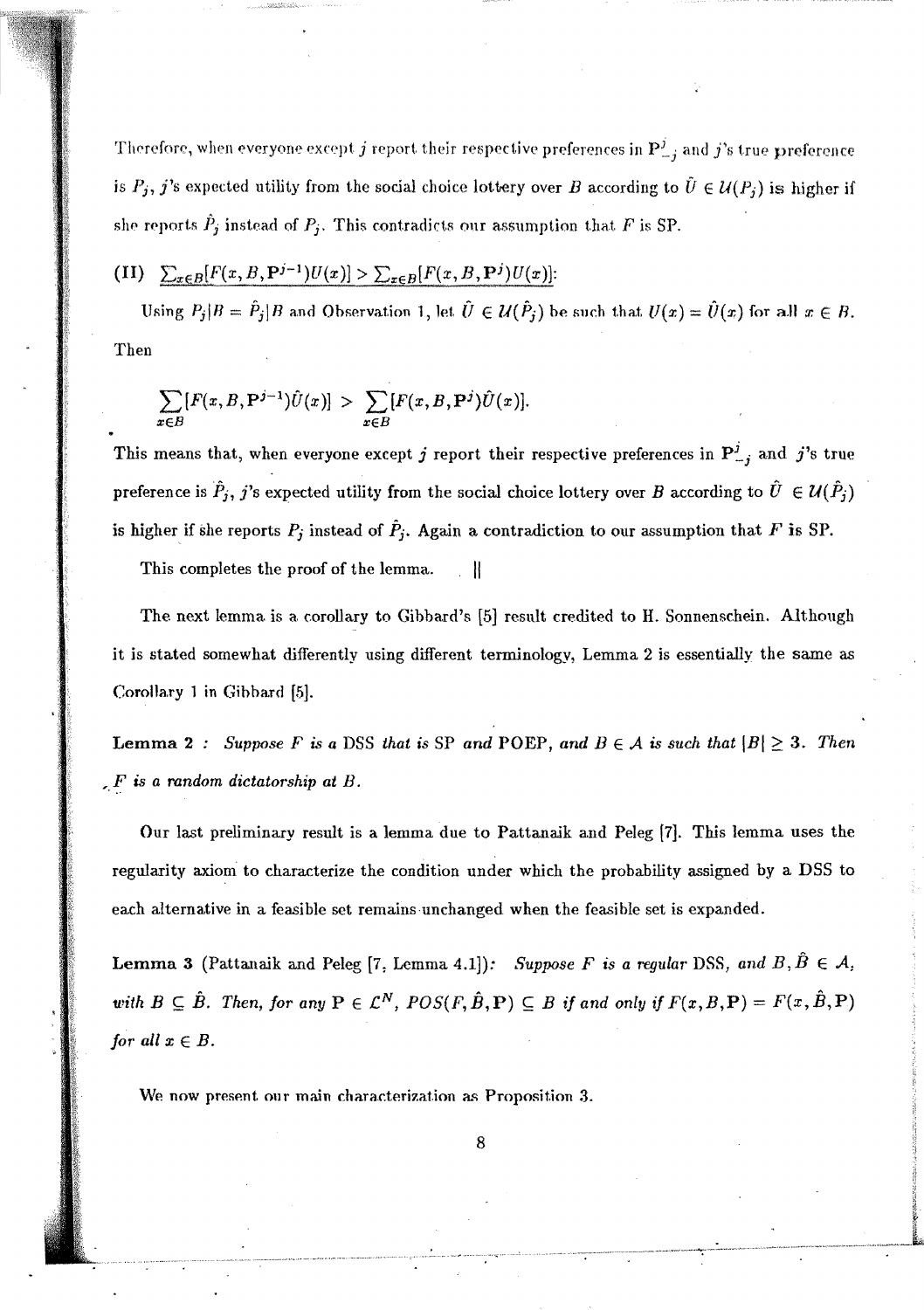Proposition 3: *Suppose*  $m \geq 3$ , and *F* is a DSS that is regular, POEP and SP. Then *F* is a *random dictatorship.* 

*Proof.* Let  $m \geq 3$ , and let F be a DSS that is regular, SP and POEP. By Lemma 2, F is a random dictatorship at *A*. Then it is sufficient to show that, given any  $B \in \mathcal{A}$  and any  $P \in \mathcal{L}^N$ :

$$
F(x, B, P) = \sum_{i \in L(x, P|B)} \alpha_i^A \quad \text{for every } x \in B.
$$

Consider any  $B \in \mathcal{A}$  and any  $P \in \mathcal{L}^N$ . Let  $z \in B$ . Also, let  $\hat{P} \in \mathcal{L}^N$  be such that  $\hat{P} |B = P |B$ , and, for each  $i \in N$ ,  $z\hat{P}_iy$  for all  $y \notin B$ . Then, as F is POEP, we get  $POS(F, A, \hat{P}) \subseteq B$ . So Lemma 3 implies that

$$
F(x, A, \hat{P}) = F(x, B, \hat{P}) \text{ for all } x \in B.
$$

Because of Lemma 1 and the fact that F is SP, we know that F satisfies IIA. So, as  $P|B = \tilde{P}|B$ , we also get

$$
F(x, B, \hat{P}) = F(x, B, P) \text{ for all } x \in B.
$$

Therefore, we have

$$
F(x, A, \hat{P}) = F(x, B, P) \text{ for all } x \in B.
$$

It is clear from our specification of  $\hat{P}$  that  $L(x,\hat{P}|A) = L(x,\hat{P}|B)$  for every  $x \in B$ . As  $P|B = \hat{P}|B$ , we also know that  $L(x,\hat{\mathbf{P}}|B) = L(x,\mathbf{P}|B)$  for every  $x \in B$ . So we have  $L(x,\hat{\mathbf{P}}|A) = L(x,\mathbf{P}|B)$  for all  $x \in B$ . Thus, as F is a random dictatorship at A, it follows that

$$
F(x, A, \hat{P}) = \sum_{i \in L(x, P \mid B)} \alpha_i^A \quad \text{for all } x \in B.
$$

But we already know that  $F(x, A, \hat{P}) = F(x, B, P)$  for all  $x \in B$ . Hence, as desired, we have

$$
F(x, B, \mathbf{P}) = \sum_{i \in L(x, \mathbf{P}|B)} \alpha_i^A \quad \text{for every } x \in B. \quad ||
$$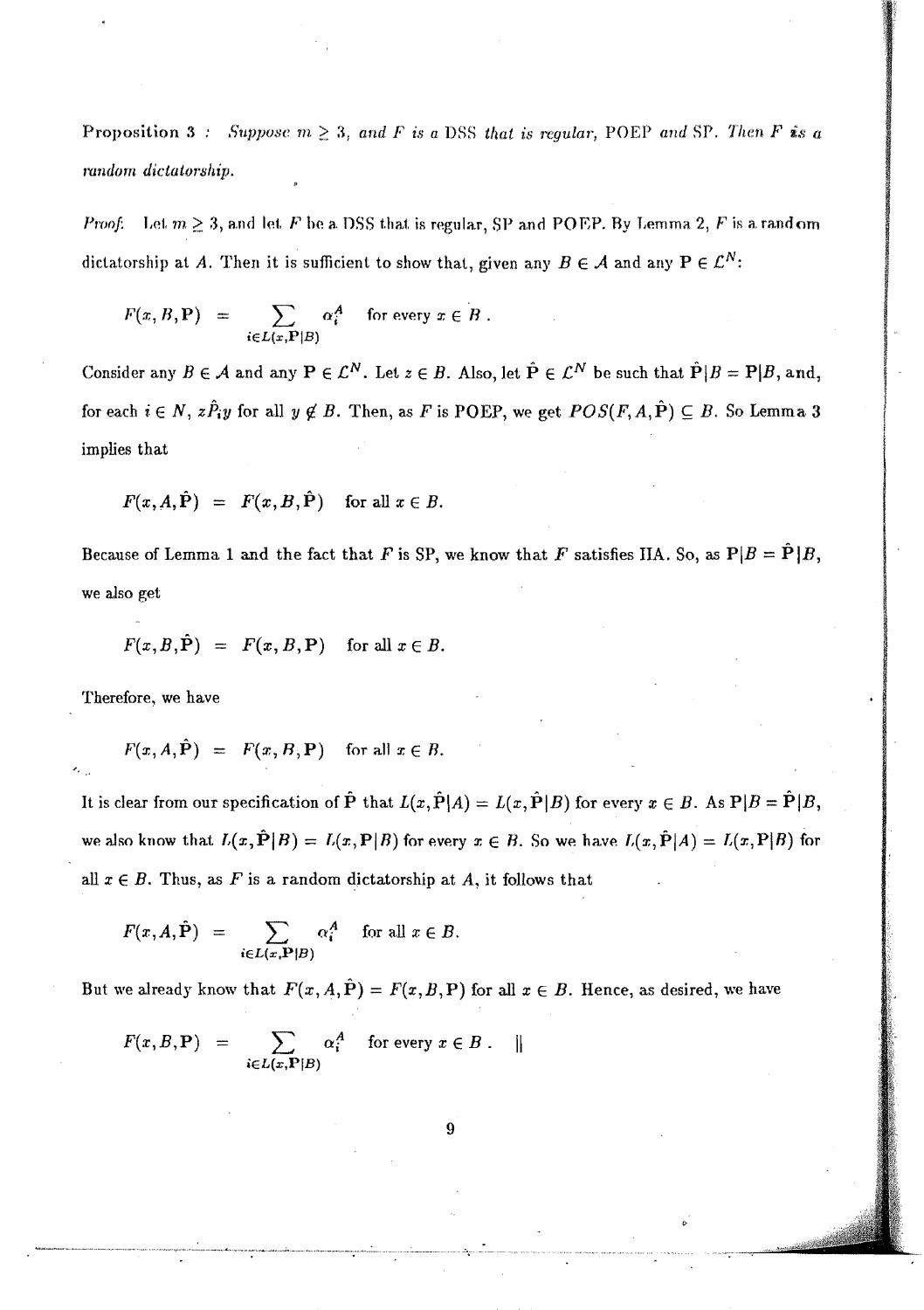As regularity by itself is a weaker condition than rationalizability, it is quite natural and appropriate to know whether the system of axioms stipulated in Proposition 1 is indeed more demanding than that stipulated in Proposition 3. When there are at least three alternatives in the universal set, it turns out that, once a DSS is required to be POEP and SP, requiring it to be regular is as strong as requiring it to be rationalizable. Thus, although it may not seem so, the systems of axioms in Propositions 1 and 3 are equivalent. This is a consequence of Proposition 4 given below.

Proposition 4: If a DSS F is a random dictatorship, then F is rationalizable, POEP and SP.

*Proof.* Let *F* be a randomly dictatorial DSS with the vector of individual weights  $(\alpha_1, ..., \alpha_n)$ .

(Rationalizability): Consider any  $P \in \mathcal{L}^N$ , and let  $r_P$  be the probability distribution over  $\mathcal L$ such that  $\mathbf{r}_{\mathbf{P}}(P_i) = \alpha_i$  for each  $i \in N$  and  $\mathbf{r}_{\mathbf{P}}(P) = 0$  for each  $P \in \mathcal{L}$  distinct from all the individual preferences in the profile P. Also, let  $B \in \mathcal{A}$ . Then it is sufficient to show that

$$
F(x, B, \mathbf{P}) = \sum_{P \in q(x, B)} r_{\mathbf{P}}(P) \text{ for all } x \in B.
$$

For each  $x \in B$ , one can verify that  $P_i \in q(x, B)$  if  $i \in L(x, P|B)$ . It then follows from the definition of rp that

$$
\sum_{P \in q(x,B)} r_{\mathbf{P}}(P) = \sum_{i \in L(x,\mathbf{P}|B)} r_{\mathbf{P}}(P_i) = \sum_{i \in L(x,\mathbf{P}|B)} \alpha_i \text{ for all } x \in B.
$$

But we know that  $F(x, B, P) = \sum_{i \in L(x, P|B)} \alpha_i$  for each  $x \in B$  as *F* is a random dictatorship with the individual weights  $(\alpha_1, ..., \alpha_n)$ . Hence, the proof of rationalizability is complete.

(POEP): Consider any  $P \in \mathcal{L}^N$ , and any  $B \in \mathcal{A}$ . If  $x \in B$  is such that  $F(x, B, P) > 0$ , then  $L(x, \mathbf{P}|B)$  is nonempty as *F* is randomly dictatorial. Also, if  $x \in B$  is such that  $L(x, \mathbf{P}|B)$ is nonempty, then  $x \in PAR(B, P)$ . So, for any  $x \in B$ ,  $x \in POS(F, B, P)$  implies that  $x \in$  $PAR(B, P)$ . Therefore,  $F$  is POEP.

(SP): Let  $P \in \mathcal{L}^N$ , and let  $B \in \mathcal{A}$ . Consider any  $i \in N$ , any  $\hat{P}_i \in \mathcal{L}$ , and any  $U \in \mathcal{U}(P_i)$ . Then all that we need to show is that.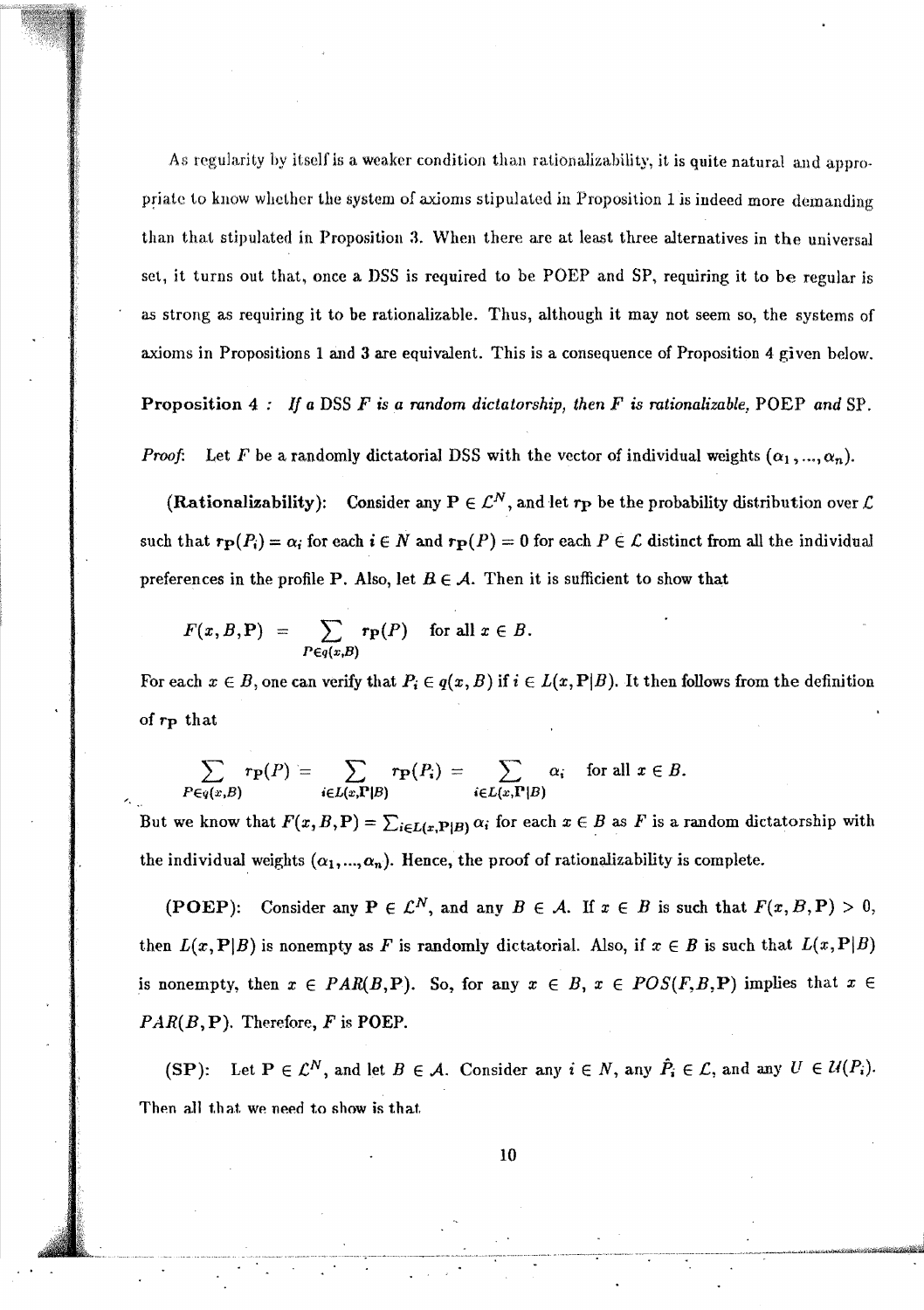$$
\sum_{x \in B} [F(x, B, P)U(x)] \geq \sum_{x \in B} [F(x, B, (P_{-i}, \hat{P}_i))U(x)].
$$

Let  $y \in B$  be the best alternative in *B* according to  $P_i$ , and let  $z \in B$  be the best alternative in *B* according to  $\hat{P}_i$ . Suppose  $y=z$ . Then  $L(x,\mathbf{P}|B) = L(x,(\mathbf{P}_{-i},\hat{P}_i)|B)$  for every  $x \in B$ , and hence,  $F(x,B,\mathbf{P})=F(x,B,(\mathbf{P}_{-i},\hat{P}_i))$  for every  $x\in B$  as F is a random dictatorship. So we have

$$
\sum_{x \in B} [F(x, B, P)U(x)] = \sum_{x \in B} [F(x, B, (P_{-i}, \hat{P}_i))U(x)].
$$

Now, suppose  $y \neq z$ . Then, as F is a random dictatorship with individual weights  $(\alpha_1, ..., \alpha_n)$ , we get  $F(y, B, (P_{-i}, \hat{P}_i)) = F(y, B, P) - \alpha_i$ ,  $F(z, B, (P_{-i}, \hat{P}_i)) = F(z, B, P) + \alpha_i$  and  $F(x, B, (P_{-i}, \hat{P}_i))$  $= F(x, B, P)$  for all  $x \in B$  distinct from *y* and *z*. So

$$
\sum_{a\in B} [F(a, B, P) - F(a, B, (P_{-i}, \hat{P}_i))]U(a) = \alpha_i [U(y) - U(z)].
$$

But, as y is the best alternative in B according to  $P_i$  and  $U \in \mathcal{U}(P_i)$ , it must be the case that  $U(y)$  $- U(z) > 0$ . Therefore, we get  $\alpha_i[U(y) - U(z)] \ge 0$ . Hence, as required, we have

$$
\sum_{a\in B} [F(a, B, P)U(a)] \geq \sum_{a\in B} [F(a, B, (P_{-i}, \hat{P}_i))U(a)].
$$

.' .

This completes the proof of Proposition 4.  $\|\cdot\|$ 

Thus, if a DSS is regular, POEP and SP, then it is also rationalizable as it must be a random  $\sim$  dictatorship. So we cannot find any DSS that is regular, POEP and SP, but not rationalizable. Also, when  $m \ge n + 2$ , as a DSS that is regular, POEP and satisfies IIA is a random dictatorship, it must be rationalizable. Therefore, in Pattanaik and Peleg  $[7]$ , as soon as the additional condition  $m \geq n+2$  is imposed to obtain a complete characterization of random dictatorships, requiring regularity is as strong as requiring rationalizability.

Proposition 4 also has an implication for the relationship between IIA and strategy proofness. As Pattanaik and Peleg [7] showed that Proposition 2 is not true if  $m < n + 2$ , Lemma 1 and Proposition 3 imply that, even when a DSS is regular and POEP, requiring it to satisfy IIA is weaker than requiring it to be SP if  $m < n + 2$ . However, when  $m \ge n + 2$ , because of Proposition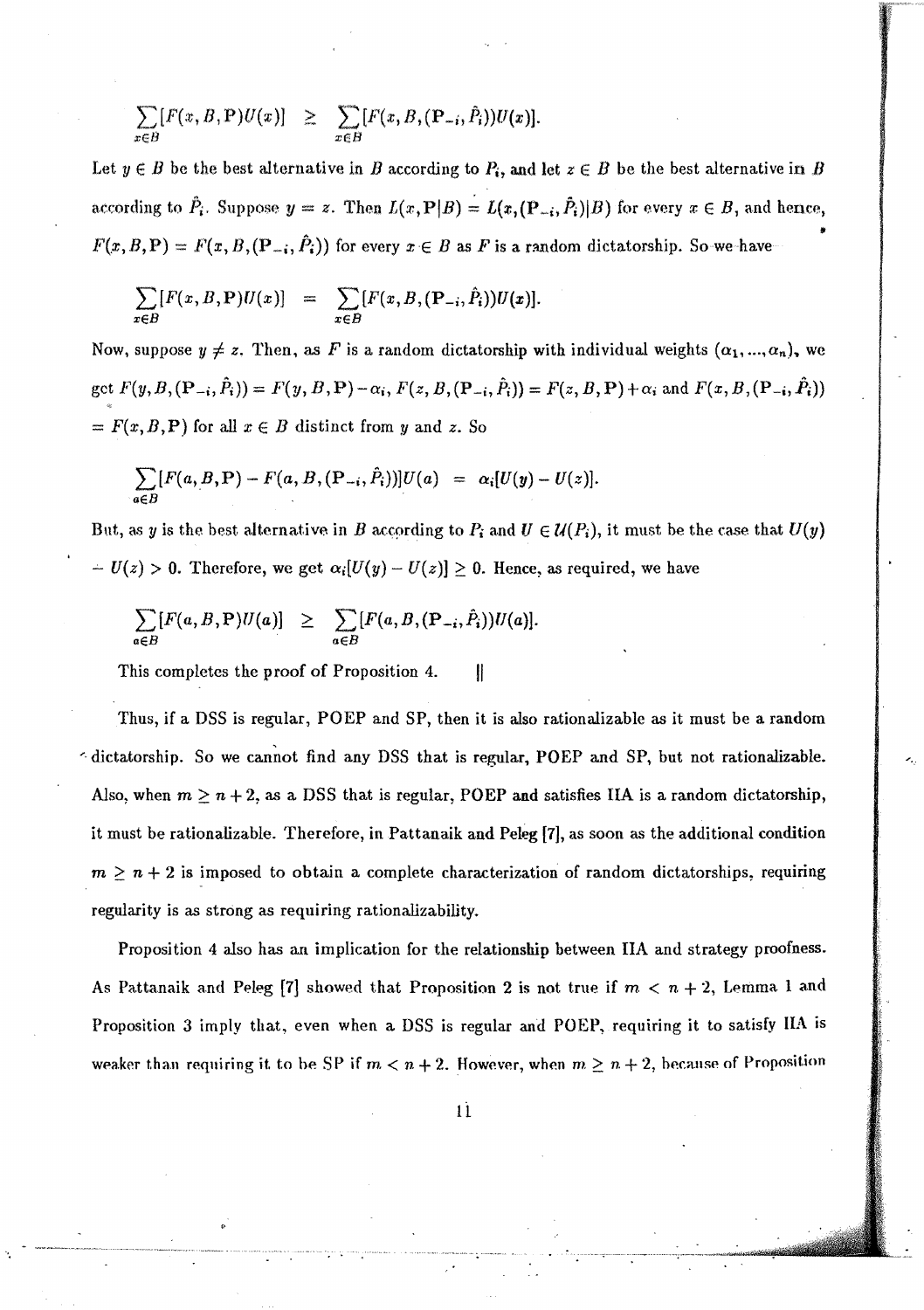4, the systems of axioms in Propositions 2 and 3 are equivalent. Therefore, when the number of alternatives in the universal set exceeds the number of individuals in the society by at least two. once a DSS is required to be regular and POEP, requiring it to satisfy lIA is no less demanding than requiring it to be SP.

#### 4 **Conclusion**

In this note we have shown that the rationalizability axiom used by McLennan [6] to prove his random dictatorship result can be replaced by the weaker regularity axiom without invalidating his result. However, although it may not seem so, replacing rationalizability by regularity does not lead to a systern of axioms that accomodates more DSSs. This is because, as soon as a DSS is' required to be POEP and SP, imposing regularity on the DSS is as stringent as imposing rationalizability. Our result also showed that a possible way to keep the result of Pattanaik and Peleg [7] intact without the condition  $m \ge n+2$  is to replace IIA by strategy proofness. However, when  $m \ge n+2$ does hold, if we require a DSS to be POEP and satisfy IIA, then it does not matter whether we impose regularity or rationalizability.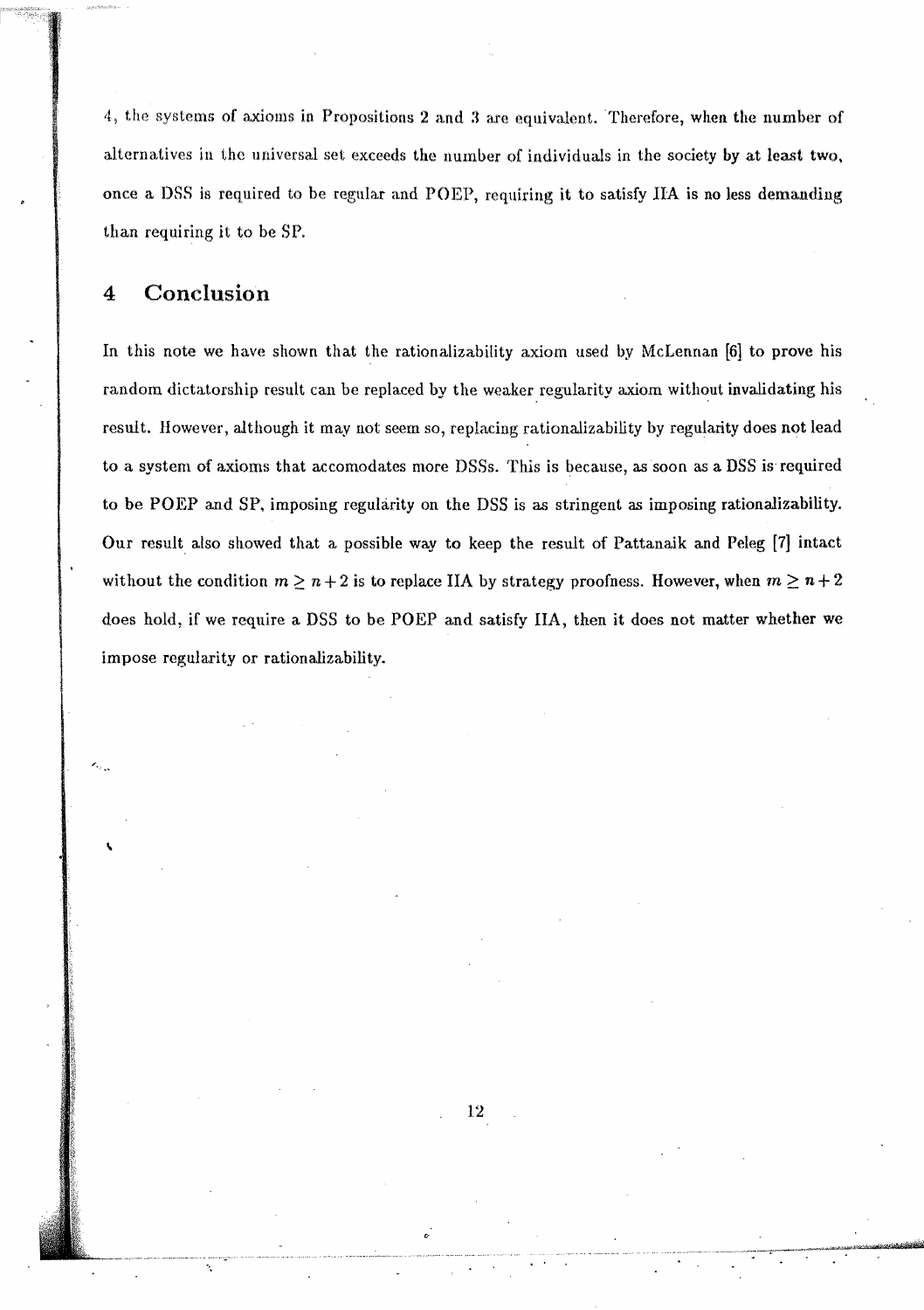### References

- [1] K.J. Arrow, " Social Choice and Individual Values," John Wiley and Sons, New York, 1951; 2nd cd. 1963.
- [2] S. Barbera and P.K. Pattanaik, Falmagne and the Rationalizability of Stochastic Choice in Terms of Random Orderings, *Econometrica* 54 (1986), 707-715.
- [3] S. Barbera and H. Sonnenschein, Preference Aggregation with Randomized Social Orderings, *J.Econ. Theory* 18 (1978), 244-254',
- [4] H. Chernoff, Rational Selections of Decision Functions, *Econometrica* 22 (1954), 422-443.
- [5] A. Gibbard, Manipulation of Schemes that Mix Voting with Chance, *Econometrica* 45 (1977), 665-681.
- [6] A. McLennan, Randomized Preference Aggregation: Additivity of Power and Strategy Proofness, *J. Econ. Theory* 22 (1980), 1-11.
- [7] P.K. Pattanaik and B. Peleg, Distribution of Power under Stochastic Social Choice Rules, *Econometrica.* 54 (1986), 909-921.
- [8] A.K. Sen, "Collective Choice and Social Welfare," Holden Day, San Francisco, 1970.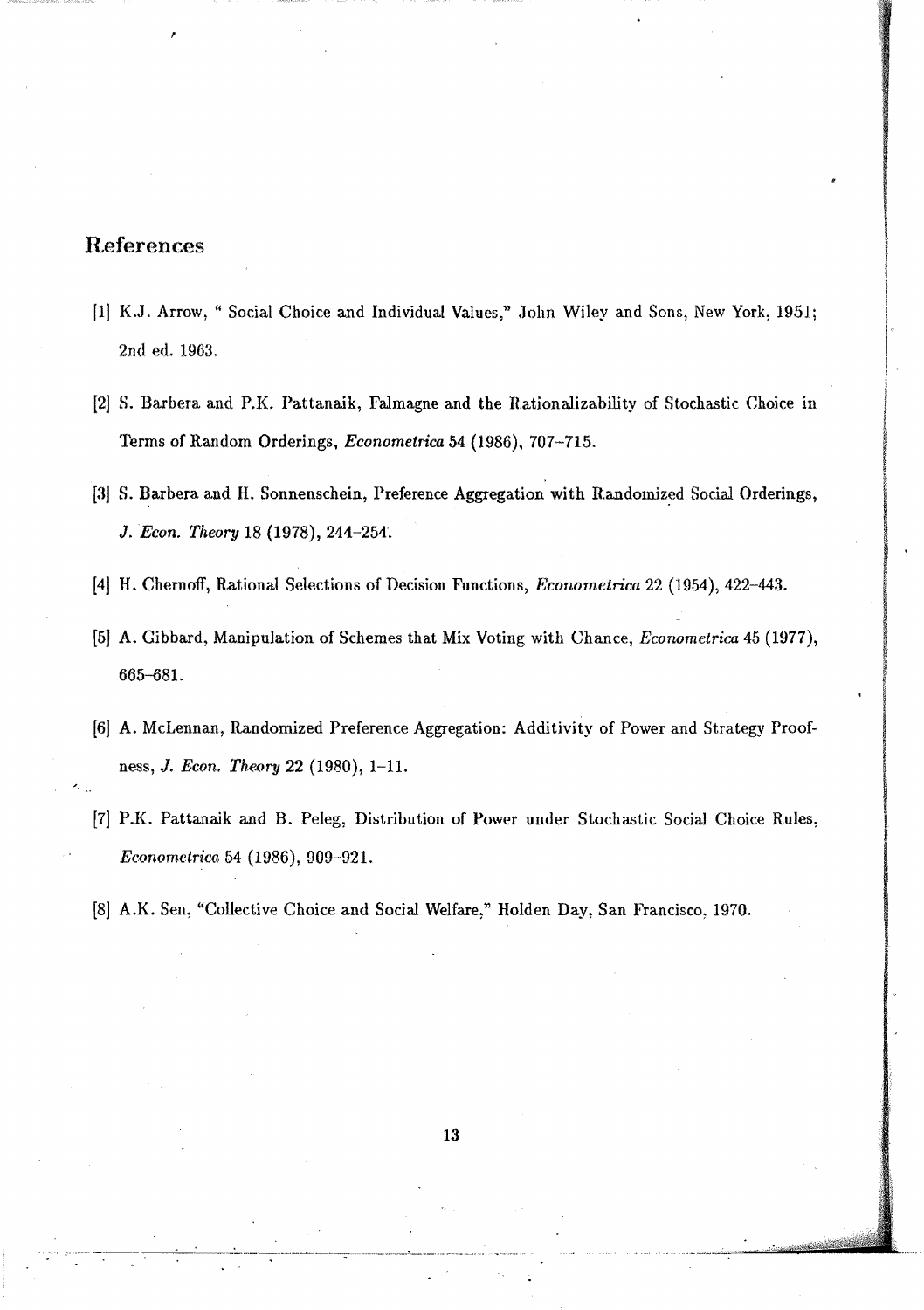#### **CENTRE FOR DEVELOPMENT ECONOMICS WORKING PAPER SERIES**

| Number | Author(s)                                   | Title                                                                                                             |
|--------|---------------------------------------------|-------------------------------------------------------------------------------------------------------------------|
| 1      | Kaushik Basu<br>Arghya Ghosh<br>Tridip Ray  | Babu<br>and<br>The Boxwallah<br>The<br>Managerial Incentives and Government<br>Intervention                       |
| 2      | M. N. Murty<br>Ranjan Ray                   | Taxation and Resource<br>Optimal<br>Transfers in a Federal Nation                                                 |
| 3      | V. Bhaskar<br>Mushtaq Khan                  | Privatization and Employment :<br>$\mathbf{A}$<br>Study of The<br>Jute<br>in<br>Industry<br>Bangladesh            |
| 4      | V. Bhaskar                                  | Distributive Justice and The Control<br>of Global Warming                                                         |
| 5      | Bishnupriya Gupta                           | The Great Depression and Brazil's<br>Capital Goods Sector :<br>A Re-examination                                   |
| 6.     | Kaushik Basu                                | Where There Is No Economist : Some<br>Institutional and Legal Prerequisites<br>of Economic Reform in India        |
| 7.     | Partha Sen                                  | An Example of Welfare Reducing Tariff<br>Under Monopolistic Competition                                           |
| 8.     | Partha Sen                                  | Environmental<br>Policies and North-<br>South Trade : A Selected Survey of<br>The Issues                          |
| 9.     | Partha Sen<br>Arghya Ghosh<br>Abheek Barman | The Possibility of Welfare Gains with<br>Capital Inflows in A Small Tariff-<br>Ridden Economy                     |
| 10.    | V. Bhaskar                                  | Sustaining Inter-Generational<br>Altruism when Social<br>is<br>Memory<br>Bounded                                  |
| 11.    | V. Bhaskar                                  | Repeated Games with Almost Perfect<br>Monitoring by Privately Observed<br>Signals                                 |
| 12.    | S. Nandeibam                                | Coalitional Power Structure in<br>Stochastic Social Choice Functions<br>with An Unrestricted Preference<br>Domain |